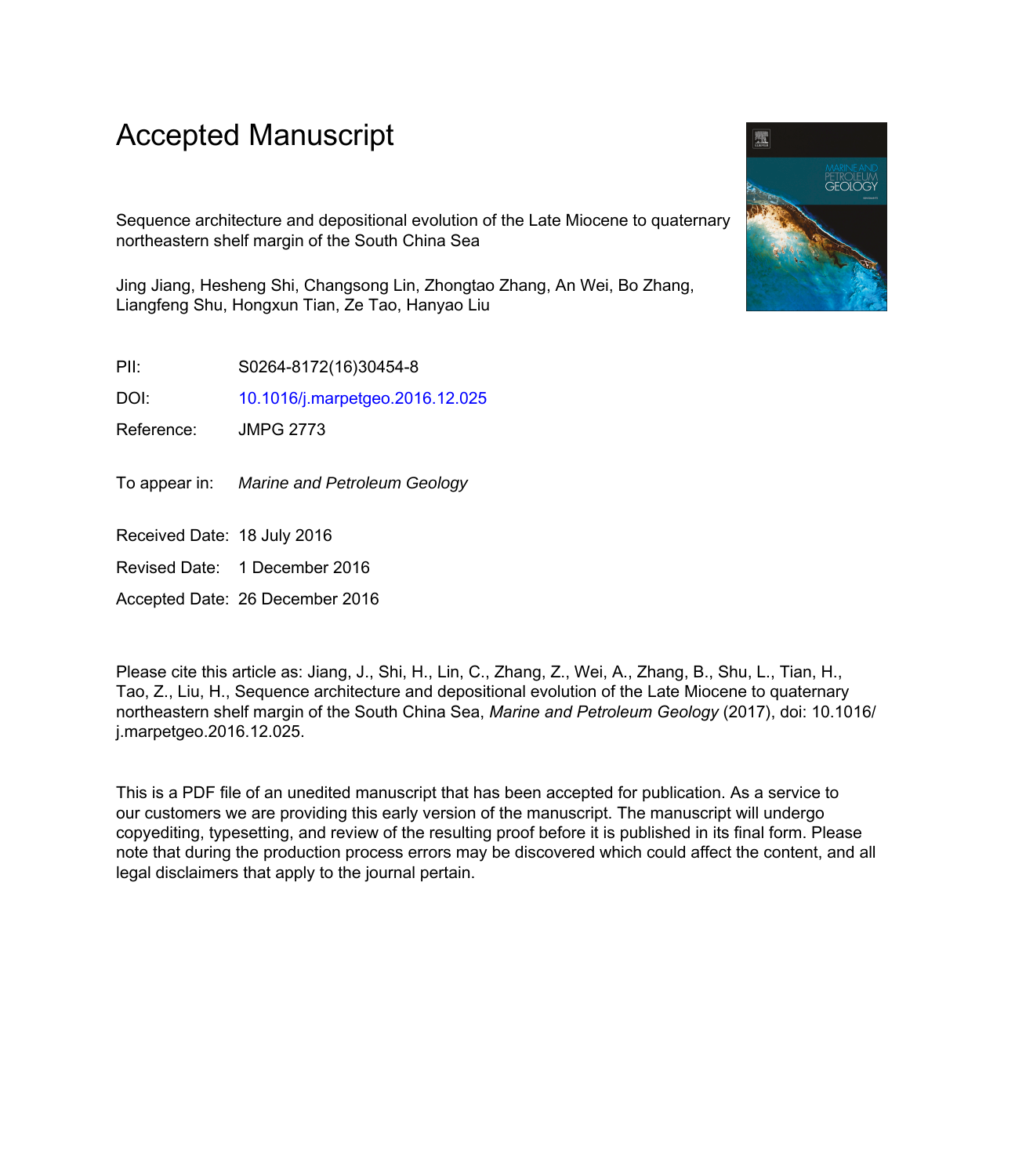#### CCEPTED MANUSCRIPT

### **Sequence architecture and depositional evolution of the Late Miocene**

## **to Quaternary northeastern shelf margin of the South China Sea**

Jing Jiang<sup>a</sup>, Hesheng Shi<sup>b</sup>, Changsong Lin<sup>a,\*</sup>, Zhongtao Zhang<sup>b</sup>, An Wei<sup>c</sup>, Bo Zhang<sup>b</sup>, Liangfeng

Shu<sup>b</sup>, Hongxun Tian<sup>a</sup>, Ze Tao<sup>c</sup>, and Hanyao Liu<sup>a</sup>

<sup>a</sup> School of Ocean Sciences, China University of Geosciences, Beijing, 100083, China

<sup>b</sup> Shenzhen Branch of CNOOC Ltd.; Guangzhou; 510240, China

<sup>c</sup> School of Energy Resources, China University of Geosciences, Beijing, 100083, China

\* Correspondence should be addressed to Changsong Lin (email: lincs58@163.com)

#### **Abstract**

ongxun Tiam", Ze Tuo<sup>c</sup>, and Hanyao Liu<sup>2</sup><br>
of Ocean Sciences, China University of Geosciences, Beijing, 100083, China<br>
on Branch of CNOOC Ltd.; Guangzhou; 510240, China<br>
of Energy Resources, China University of Geoscience Based on an integrated analysis of seismic, well logging and paleontological data, the sequence architecture and depositional evolution of the northeastern shelf margin of the South China Sea since Late Miocene are documented. The slope deposits of the Late Miocene to Quaternary can be divided into two composite sequences (CS1 and CS2) bounded by regional unconformities with time spans of 3–7 Ma, and eight sequences defined by local unconformities or discontinuities with time spans of 0.8–2.3 Ma. Unconformities within CS1 feature shelf-edge channel erosion, while in CS2 they form truncations at the top of the shelf margin as prograding complexes and onlap contacts against the slope.

Depositional systems recognized in the slope section include unidirectionally migrating slope channels, slope fans or aprons, shelf-edge deltas and large-scale slope clinoforms. CS1 (Late Miocene to Pliocene) is characterized by development of a series of shelf-margin channels and associated slope fan aprons. The shelf-margin channels, oriented mostly NW-SE, migrate unidirectionally northeastwards and intensively eroded almost the entire shelf-slope zone. Two